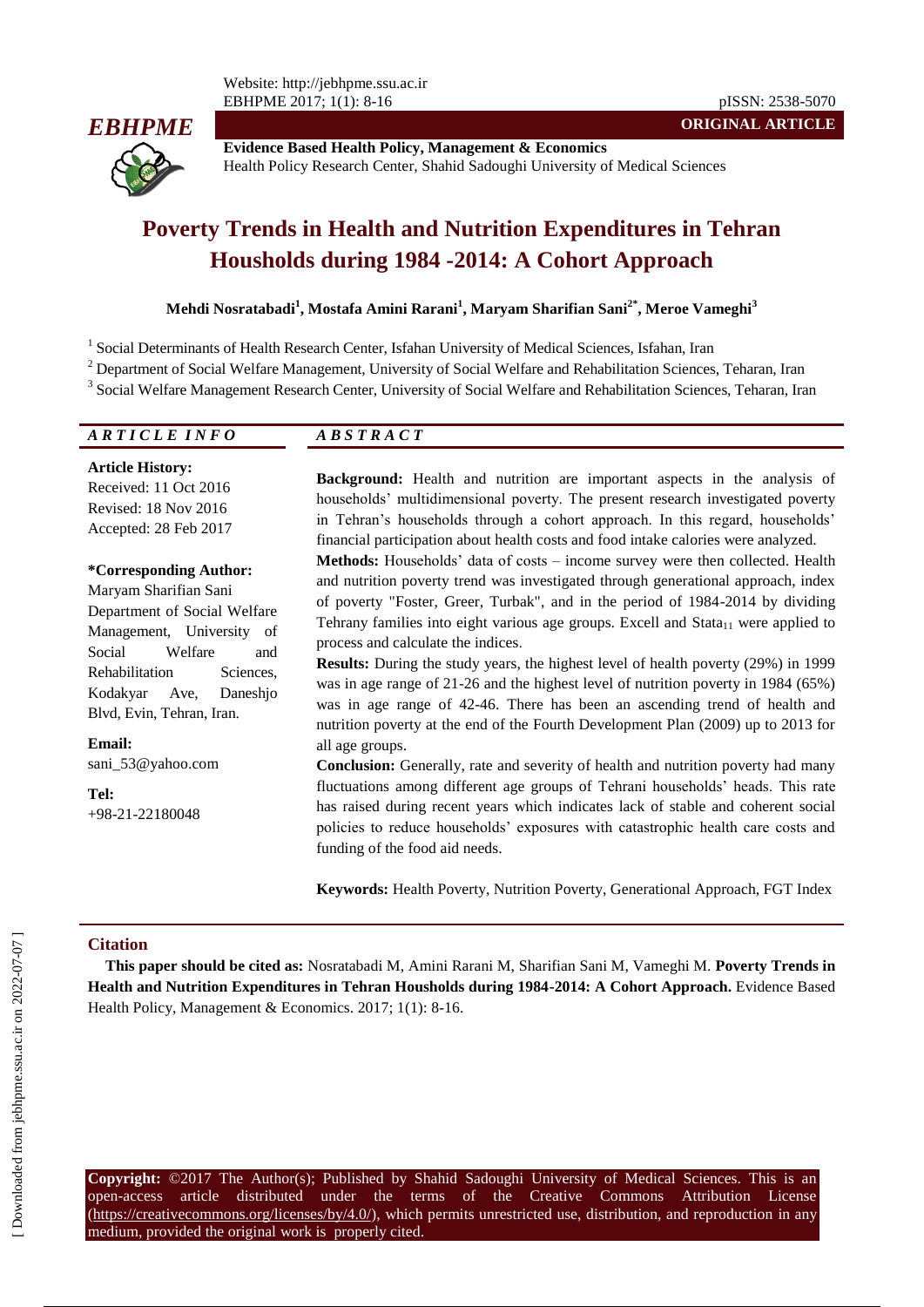### **Introduction**

The development of poverty conceptual thinking based on the functions and thinking based on the functions and capabilities is highly influential in evolution of other human poverty indices. Meanwhile, nutrition and health are important aspects in analysis of poverty from multidimensional point of view (1). Food deprivation has more acute effects in children (because of the vulnerability caused by age and children attachment) than adults (2). Since childhood is a short-term stage and is very influential in whole periods of life, all unfavorable conditions in this period is associated with negative long-term consequences (3). Nowadays, health and nutrition poverty has attracted much attention.

The analysis of household financial participation in health system can be considered as an indicator of poverty in financing the health costs called "health causing poverty costs" or "lack of health" in different researches (4,5).The analysis of household financial participation in health system can be carried out in two approaches: income approach and financial approach. In income approach, change in distribution of income will be checked by household payments for health systems. In the second approach, health payments will be checked in terms of its effects or distressing experiences on households (such as, calculation of the Fairness in Financial Contribution index and percentage of households facing with catastrophic costs) (6). Catastrophic cost ratio is the share of health payments from the total household budget. But a part of household expenditure is related to basic items such as food prices. In some households, these costs constitute a large amount, so that a small share remains to other costs such as health costs. Hence, in defining catastrophic expenditures, the share allocated to health costs is considered from net costs and basic needs' costs. Net costs from basic costs are interpreted as the capacity to pay. In the case of using capacity to pay, the main problem is to define basic costs which are usually considered as food costs. Although there are other essential needs, but nonfood costs can distinguishes between different

deciles better (7,8). Catastrophic health expenditure happens when payment for health services exceeds a certain threshold household finances. So, health costs of a household will be onerous if these costs are over than 40 % of households remained income, after meeting the basic needs. The remaining income of a household after meeting the basic needs is known as the capacity of payment.

Ki Zhu et al. (9), studied catastrophic costs in some countries and analyzed variables of interest effecting catastrophic health care costs using linear regression. The results showed that catastrophic payments have wide range of shares among countries, developing countries and South America had the highest percentage of households facing with catastrophic costs. Hassan Zadeh et al. (10), in a study showed that equity index of financial participation in 1995-2002 reflected an unfavorable situation in financial participation of households in the financing of health costs. They also reported that at least 2% of households fall annually into poverty due to payments for medical expenses. Lack of health has been investigated in various studies using household financial partnership approach as well as Foster, Greer, and Turbak indicator in countries of the world (11,12). On the other hand, poverty has a mutual relationship with health and nutrition is an important factor in determining the nature of relationship. Nutrition is an important aspect of well-being and affects it, especially in childhood. It is an important element for the growth and development of healthy adults. The results have shown a significant relationship between household nutritional expenses (inequality in cost of nutrition) and malnutrition. This issue reflects the importance of social and economic factors in the pattern of nutrient intake (13-15). Poverty of nutrition means inability in financing and access to proper nutrition basket in which both quantity and quality of food are important. According to World Health Organization standards, a healthy diet includes a balanced and nutritious diet to maintain good health (13). The household that fails to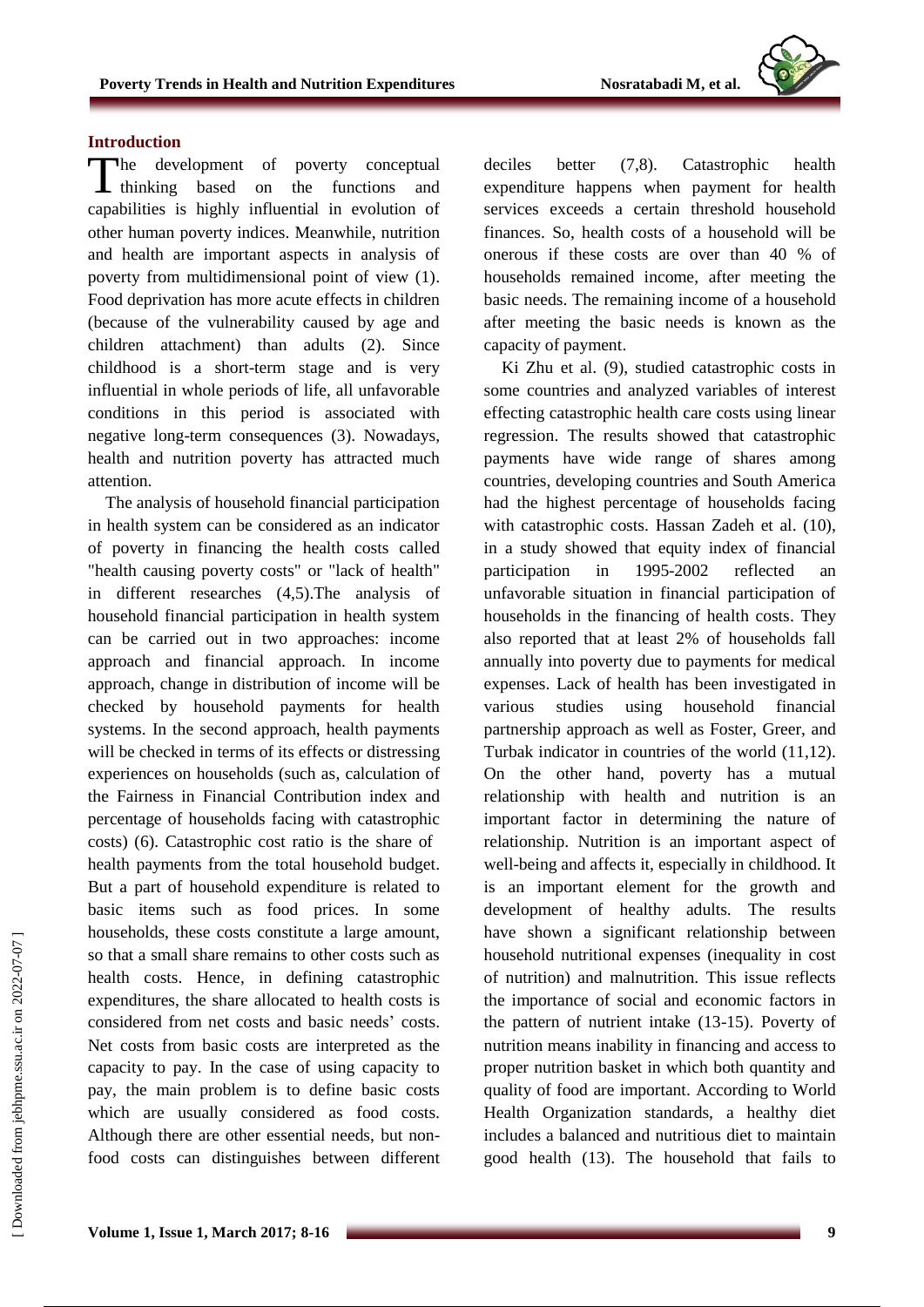provide the minimum resources to finance diet is known as having food poverty by WHO (16). According to this definition, there are indicators set by WHO for assessing poverty status (17). Of course, using each of these indices needs appropriate data and this important issue is often a constraint in developing countries. The WHO noted that Nutrition practices within the family affect the nutritional status directly (18). The amount of daily calories is a very important indicator of food poverty used in many studies (19- 21). Reduction of individuals' share from health care costs and improvement of nutritional indicators' status in different levels of Iranian law has been confirmed. This confirmation was the first principal of 29, 43 and 48 of the constitution and article 38 and 34 of the Fifth Development Plan law of Islamic Republic of Iran (2011-2015) (22). According to the above mentioned issues, the present article intended to study poverty in two dimensions of health and nutrition in Tehran's households through a generational approach and analyze its trend from 1984 to 214.

# **Materials and Methods**

The present process study investigated the poverty process of health and nutrition expenses during the years 1984-2014 using age cohorts within the household (using pseudo-panel data). Pseudo-panel data means those data collected in the form of "repeated cross-sectional" in which a certain group people are not followed contrary to the panel data (23). Statistical population of this study included households living in cities (urban and rural) of Tehran. The sample consisted of heads of Tehrani households (in eight age groups) and their information was collected by the Statistical Center of Iran (cost-income of households plan). Income-cost survey of households by Statistical Center of Iran provides the data necessary for studying the behavior of consumers and calculation of poverty indices and income distribution. In this study, households' heads were categorized into eight age groups that covered ages of 20 to 60 years. Participants were selected in the initial year of Iran's development plans and were followed to the last year. Then, the trend of health and nutrition poverty in Tehrani households was investigated by using micro data of the Statistical Center of Iran (survey of cost – income of the household). The age groups consisted of: 21-26, 27-31, 32-36, 37-41, 42-46, 47-51, 52-56, and 57-61 years old. These groups were then followed in terms of health and nutrition poverty from the year of family heads' entrance to the study. For example, households' heads who entered the study in the age range of 21-26 years in 1984, were 27-31 years in1989 (i. e., five years later) and thus will be excluded from the study at 52-56 years old. Other age groups were enrolled on the same basis from other years and the situation of their poverty of health and nutrition was followed during the study years.

Method of index calculation was in such a way that after identifying the Heads of Tehrani households (by using the codes related to the family heads), their data of health costs was broken down. Then, by defining the threshold proposed by WHO (poverty line of health was estimated based on threshold of 0.4 of health cost ratio to the household capacity to pay (9)) the indicators of health poverty were estimated. In order to calculate the food poverty, Tehrani households were separated and their food expenditure information was extracted by using micro-data of "household food expenditure information" including products' code as well as their quantity and values. Later, by defining the threshold (the nutrition poverty line based on the required calorie based on the age-gender ratio) the indices of census, gap, and poverty severity of nutrition were estimated.

In this study, a set of FGT (Foster, Greer, and Turbak) indices were used to show the amount, gap, and severity of poverty in Tehrani households' health. This index measures all metrics of poverty, poverty gap, and square of poverty gap (severity of poverty). The general formula of this group of poverty indices depends on parameter  $\alpha$  that represents degree of poverty hatred. The poverty census ratio index indicates distribution of households experiencing health poverty in the community. But, it is unable to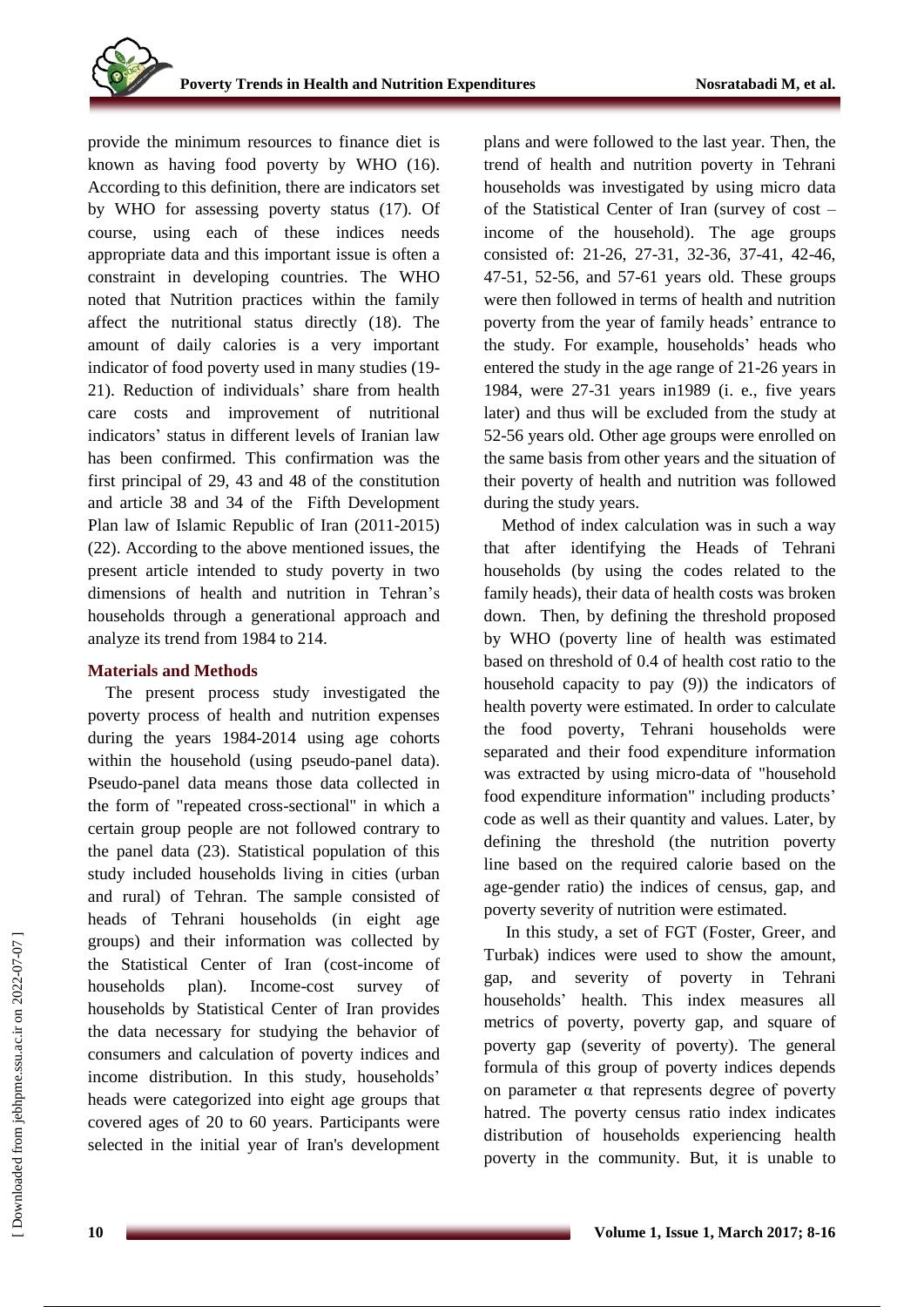

express the depth of poverty at the community level. Index of poverty gap ratio, in contrast to the census ratio index is completely insensitive to the percentage of poor households and does not have any comment in this case but expresses the depth of poverty at the community level. However, poverty gap considers the distance of the poor people from the poverty line, the square of poverty gap (severity of poverty) calculates the square of this distance. In this way, more weight is given to the poor that their poverty is more (24). Eventually, indices were processed and analyzed by Excell and Stata $_{11}$  Software. Also, this research was confirmed by the Research Ethics Committee of Welfare and Rehabilitation Sciences University with the ethics Code No. 29249.

### **Results**

In order to avoid too many tables and charts, the 21-26 year-old age group was examined in terms of poverty of health and nutrition from 1984 to 2014.Then, process of health poverty indices for different age groups were compared. The following table and graph show the situation of health poverty indices in the 21-26 age group from their entrance until exclusion.

As it is shown in Table 1, indices of poverty in households aged from 21 to 26 years in 1984 had fluctuations in comparison to 52-56 age group in 2014. The census (rate) of health poverty in 1984 that the 21-26 age group entered the study was 0.18 (i.e., 18% of households in this age group have been involved with health poverty) and this rate in 2014, when the mentioned age group were in the age range of 52-56 years, was reduced to 0.08 (with fluctuations). Food poverty index in this age group was associated with fluctuations; it especially was rising in the recent period (the years leading up to 2014 and reaching this age group to older age).

As noted above, gap and severity of poverty indices showed percentage of households' depth and severity from poverty line. Another application of pseudo-panel data approach is to investigate the effects of a specific age group around occurrence of the desired index (in this case it is poverty of health and nutrition) in different years.

Tables 2 and 3 respectively show the trend of health and nutrition poverty in different age groups within the study period.

As Table 2 indicates, health poverty rates had fluctuations in different age groups and this rate was rising for all age groups in the period leading up to 2014. Through the years of study, the year 1999 had the highest rate of health poverty (29%) in group age of 21-26 and 31-37 age group (20%). Another trend clear within indicators is the difference of indicators' trend in the years of development programs.

According to Table 3, year 1984 had the highest rate of nutrition poverty among the age groups of 42-46 (65%) and 47-51 (63%) during the years of study. In 1984, apart from age group of 21-26 with the poverty rate of 44%, the rest of age groups of this year had higher poverty rates compared with age groups of other years. Further, poverty rate of nutrition in younger age groups was higher than other groups in the recent period.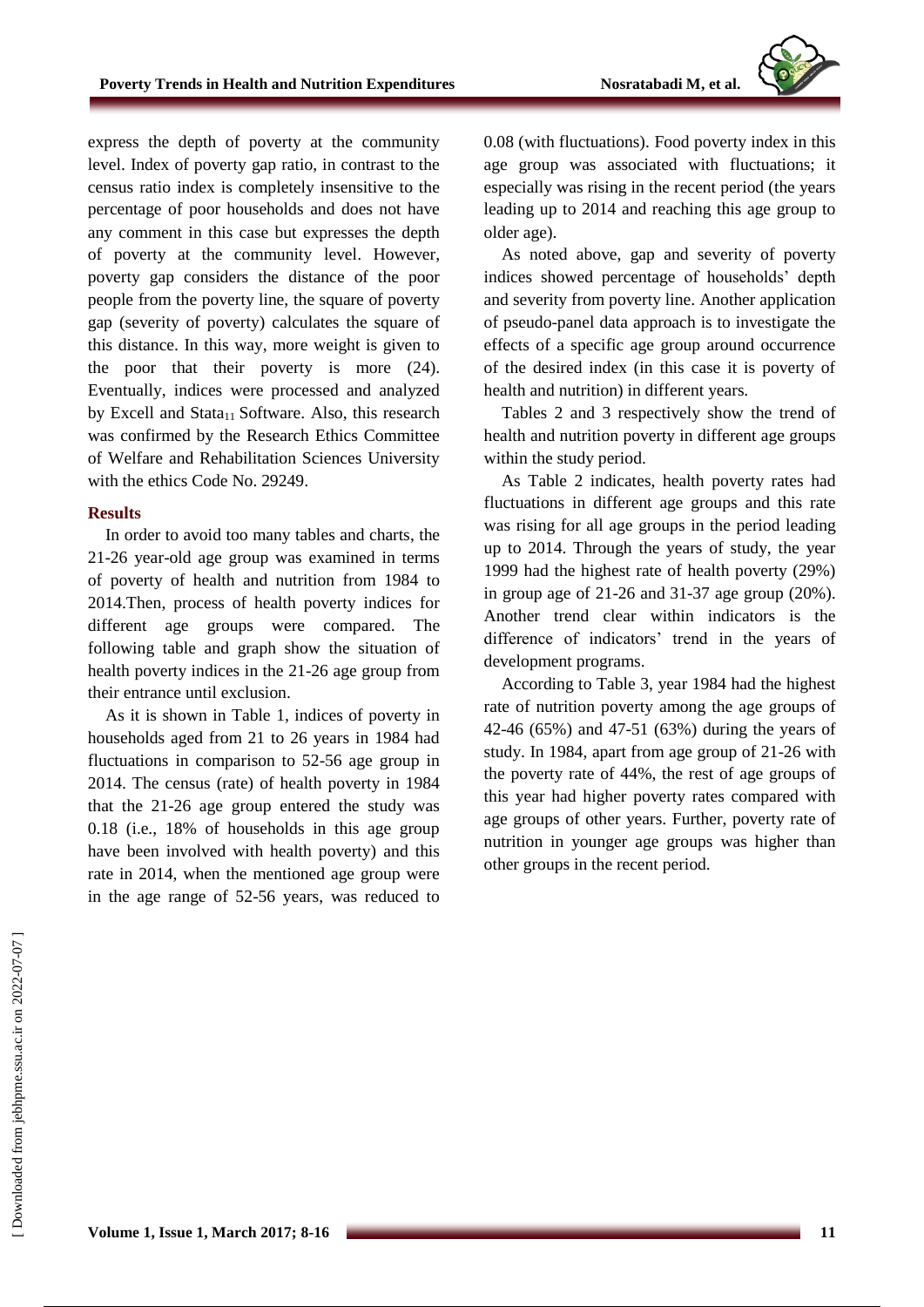| Age group                 |         | <b>Health</b> | <b>Nutrition</b> |         |         |         |
|---------------------------|---------|---------------|------------------|---------|---------|---------|
|                           | $p_{0}$ | $p_{1}$       | $p_{2}$          | $p_{0}$ | $p_{1}$ | $p_{2}$ |
| $(21-26$ Age group) 1984  | 0.18    | 0.4           | 0.49             | 0.44    | 0.05    | 0.03    |
| (27-31 Age group) 1989    | 0.10    | 0.26          | 0.34             | 0.50    | 0.24    | 0.15    |
| (32-36 Age group) 1994    | 0.13    | 0.32          | 0.41             | 0.38    | 0.15    | 0.08    |
| $(37-41)$ Age group) 1999 | 0.17    | 0.4           | 0.5              | 0.53    | 0.08    | 0.03    |

)42-46 Age group( 2004 0.10 0.25 0.32 0.23 0.06 0.02 )47-51 Age group( 2009 0.07 0.3 0.2 0.34 0.10 0.04  $(52-56 \text{ Age group})$  2014  $(0.08 \qquad 0.18 \qquad 0.30 \qquad 0.36 \qquad 0.10 \qquad 0.03$ 

**Table 1.** Poverty, health, and nutrition indices' follow-up in the age group of 21-26 years, Tehran Province (1984-2014)

**Table 2.** The trend of health poverty rates in different age groups (1984-2014)

| Health poverty rates in Tehran within the different age groups |      |      |      |      |      |      |      |
|----------------------------------------------------------------|------|------|------|------|------|------|------|
| Year Poverty rate                                              | 1984 | 1989 | 1994 | 1999 | 2004 | 2009 | 2014 |
| 21-26 Age group                                                | 0.18 | 0.09 | 0.16 | 0.29 | 0.10 | 0.05 | 0.19 |
| 27-31 Age group                                                | 0.15 | 0.10 | 0.14 | 0.20 | 0.18 | 0.10 | 0.13 |
| 32-36 Age group                                                | 0.14 | 0.12 | 0.13 | 0.16 | 0.14 | 0.09 | 0.11 |
| 37-41 Age group                                                | 0.13 | 0.12 | 0.13 | 0.17 | 0.13 | 0.10 | 0.13 |
| 42-46 Age group                                                | 0.12 | 0.11 | 0.13 | 0.16 | 0.10 | 0.05 | 0.09 |
| 47-51 Age group                                                | 0.12 | 0.12 | 0.13 | 0.16 | 0.10 | 0.07 | 0.08 |
| 52-56 Age group                                                | 0.16 | 0.14 | 0.14 | 0.17 | 0.15 | 0.06 | 0.08 |
| 57-61 Age group                                                | 0.18 | 0.13 | 0.12 | 0.17 | 0.11 | 0.07 | 0.09 |

**Table 3.** The trend of nutrition poverty rate in different age groups of family heads (1984-2014)

| Nutrition poverty rate in Tehran province during different years of study |      |      |      |      |      |      |      |  |  |
|---------------------------------------------------------------------------|------|------|------|------|------|------|------|--|--|
| Year Poverty rate                                                         | 1984 | 1989 | 1994 | 1999 | 2004 | 2009 | 2014 |  |  |
| $21-26$ Age group                                                         | 0.44 | 0.58 | 0.30 | 0.57 | 0.27 | 0.44 | 0.56 |  |  |
| $27-31$ Age group                                                         | 0.61 | 0.50 | 0.33 | 0.59 | 0.27 | 0.30 | 0.33 |  |  |
| 32-36 Age group                                                           | 0.61 | 0.44 | 0.38 | 0.53 | 0.25 | 0.27 | 0.33 |  |  |
| 37-41 Age group                                                           | 0.60 | 0.46 | 0.44 | 0.53 | 0.20 | 0.26 | 0.29 |  |  |
| 42-46 Age group                                                           | 0.65 | 0.46 | 0.46 | 0.45 | 0.23 | 0.40 | 0.44 |  |  |
| $47-51$ Age group                                                         | 0.63 | 0.52 | 0.51 | 0.54 | 0.20 | 0.34 | 0.54 |  |  |
| 52-56 Age group                                                           | 0.61 | 0.50 | 0.33 | 0.59 | 0.27 | 0.30 | 0.33 |  |  |
| $57-61$ Age group                                                         | 0.61 | 0.44 | 0.38 | 0.53 | 0.25 | 0.27 | 0.33 |  |  |

# **Discussion**

The results showed that the rate of health and nutrition has fluctuations in different age groups and its rate also has been high during the study. To make a more detailed analysis on the basis of different age groups of family heads under the study, this must be mentioned that during the imposed war (in 1988-1984 of this study period), generally health and nutrition trend of poverty rate has been decreasing in the age groups. It seems that because of the special political and economic circumstances prevailing in the country, people's

preference has tended to cheaper health services such as Primary Health Services (PHC) (compared with more expensive services). In this period, the rate of nutrition and health poverty has been related to older groups of family heads (52-56 and 57-61). This represents that these age groups were restricted in providing their health costs due to some factors such as more health problems during this period and lack of hospitalization and treatment costs' coverage.

During the first and second development plans (1999-1984) an increase in health poverty rate of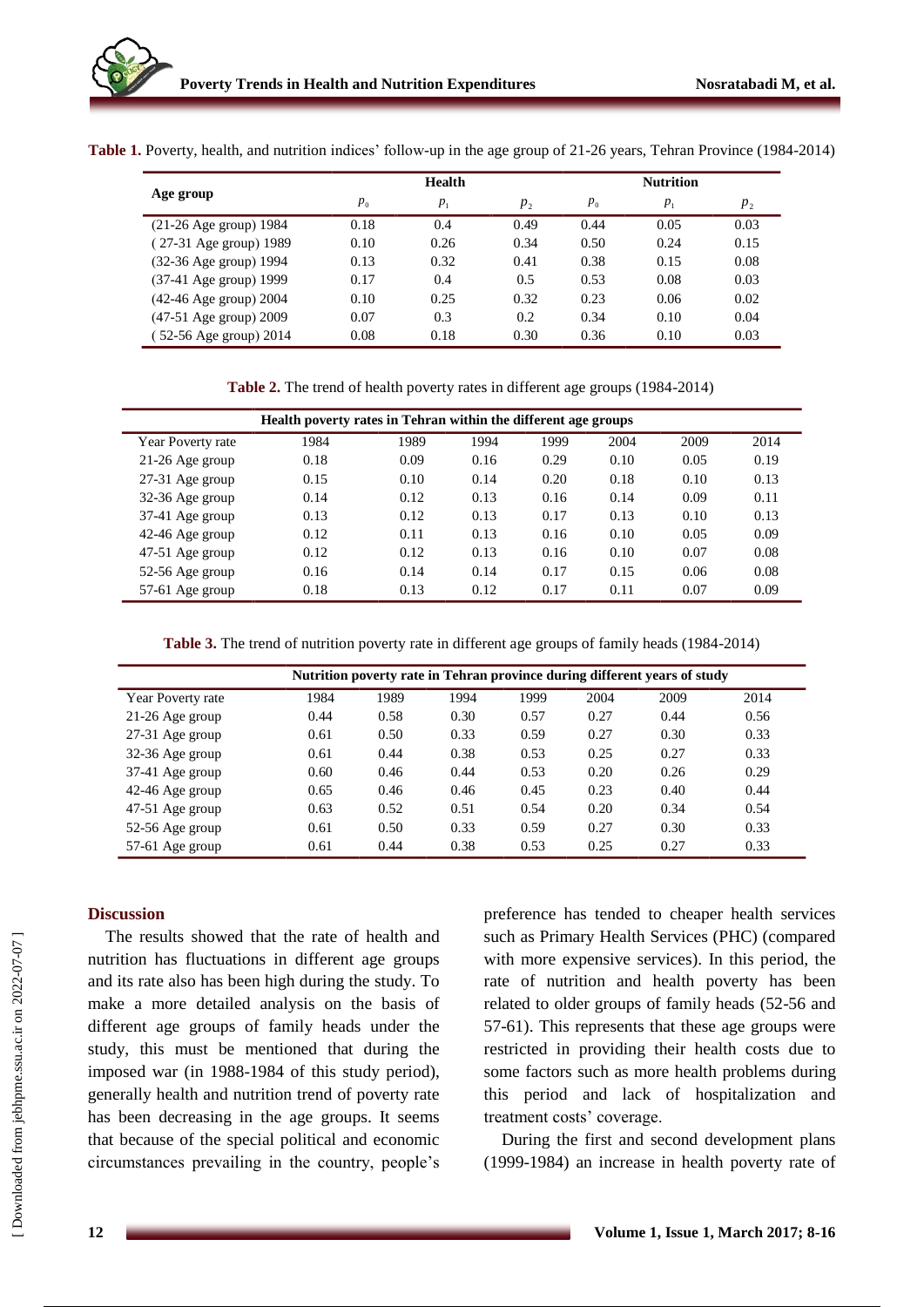

Tehrani households was observed among most age groups. But nutrition poverty index was associated with large fluctuations. To explain these fluctuations, it can be noted that during these years, government policies in the field of households' health compared with other policy areas did not have stability. It can be explained that because of applying structural adjustment policies, government policies in the field of households' health and nutrition did not have much stability in comparison with other fields' policies and government's policies were made mostly on issues of the day rather than being influenced by strategic planning and in line with long-term prospects. Among the studied years, year 1999 (implementation period of the Second Development Plan) has allocated the highest health and nutrition poverty rate to itself among the age groups. According to economic provisions and policies of this period, average inflation of health sector has always been more than the whole country's inflation (25). The steepest rise in prices of goods and health care services has been related to the first and second development programs while the main reasons can be reduction of subsidies, relative release of exchange rate, and rotation in economic policymaking (26). Findings of this research, also confirmed this issue. In a study conducted by Razavi et al. (27), it was reported that justice indices in financing of heath costs had an unfavorable and growing trend during the second development and early third development program. During this period, at least 2% of households have fallen into poverty every year because of paying for catastrophic medical expenses.

According to the results of the current study, health and nutrition poverty of Tehrani households during the third development plan (1999-1994) have been decreased. In the fifth season of the Third Development Plan (Social Security system and subsidies) the following items are mentioned: supporting the prevention from non-insurance sections, rehabilitation and support for the poor, and providing special services in health and nutrition programs for the needy people (28). It has been indicated in some studies (29) that poverty rate and severity have decreased in basic goods, such as health during the years 1992-2007 and within the Third Development Planning period among Iranian households. In another study (30) conducted during the years of the Third Development Plan, the share of food expenditure to total expenditure ratio of rural and urban families has been mainly declining. During the Fourth Plan (2009-2004) despite that the national important document of "food and nutrition security" was approved in the first year of implementation of the program, the high indices and their raising trends in urban and rural areas in different age groups showed that this document and its provisions have not been implemented completely in practice. In other words, nutritional security programs during the year of implementation of the Fourth Development Plan didn't have any effect on reducing the rate of households' nutrition poverty.

# **Conclusion**

Rate of health and nutrition poverty has increased in all age groups at the end of Fourth Development Plan and the first two years of the Fifth Development Plan (2009-2013). Given that the Fifth Development Plan is one of the most comprehensive programs that has been approved in the field of health and nutrition and the fact that it contains some issues such as tolls' tax on health, realization of treatment costs from people's pocket up to 30 %, and spending 10 % of government revenues from subsidies, but practically this study showed that much greater loads have been incurred on families in health and nutrition costs and legal provisions of this program were not implemented well at least in the first two years. Maybe, another reason for increasing rate of health poverty in this period can be explained by the increasing trend of poverty in the area of families' nutrition status. According to Table 3, nutrition poverty rate in Tehrani families was rising at the end of the fourth development program and beginning of the fifth one which is along with the rising trend of health poverty in this period. This can show the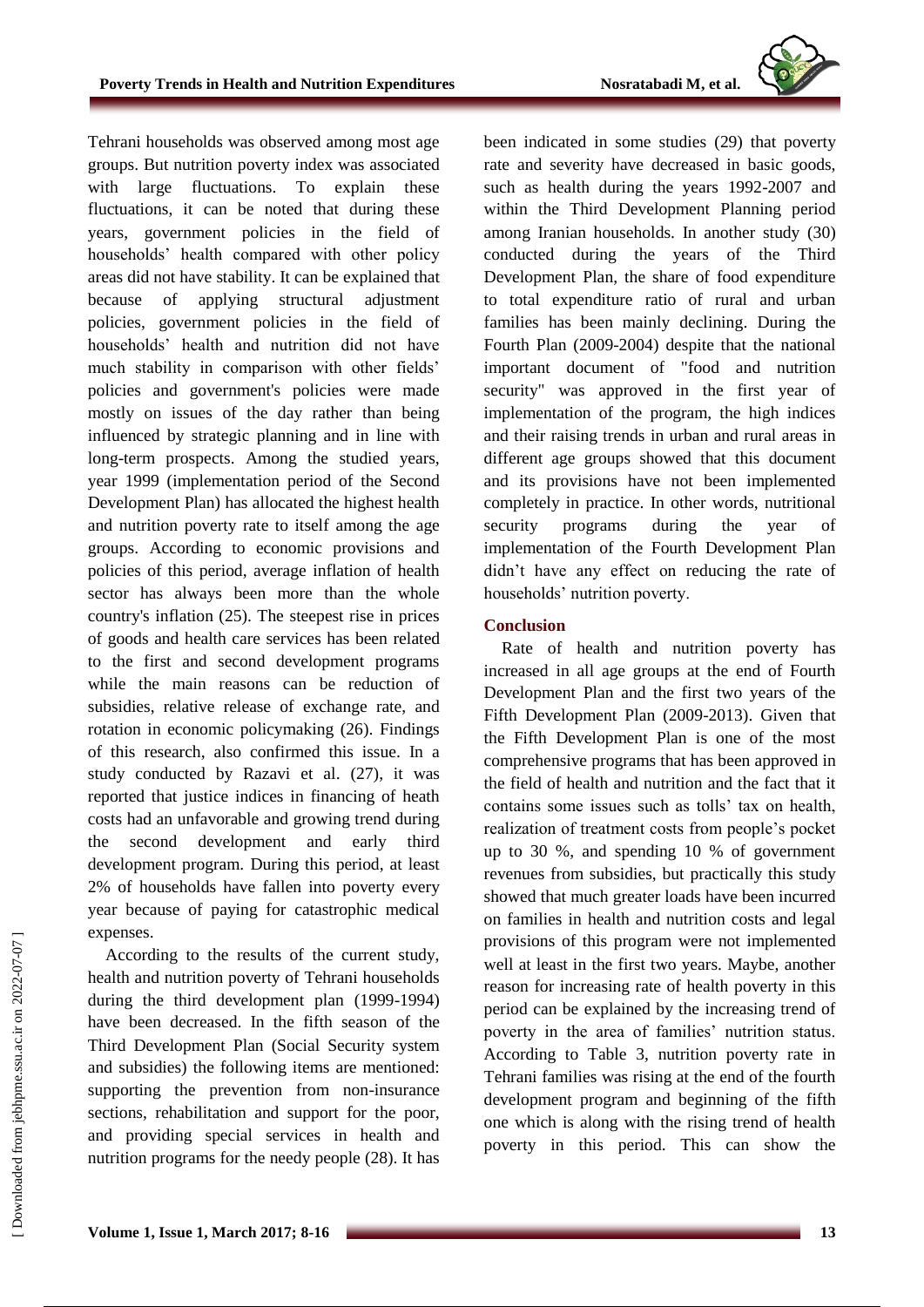importance of nutrition as an effective good in survival and also improvement of families' health levels. Meanwhile, highness of these costs can indicate existence of cost restrictions in families to pay attention to other needs. Allocation of this amount of share to feeding and nutrition from the households' consumption expenses will lead to neglect of other household needs, such as recreation and training. Both of these two items are effective on the level of household health and can increase the poverty caused by health costs.

Advantages of this study included using a generational approach and calculating the depth of health and nutrition poverty in households of Tehran. However, data deficiencies, especially in the early years of the study indicated a limitation so that made data processing hard in these years. According to the results of the research as a package of interventions and policy entry points, it is recommended to cover expensive health services, especially for excluded and under the poverty line groups. Paying special attention to households' health and welfare, particularly in housing and feeding (to meet basic needs and ease the burden of catastrophic health care costs) can reform the plan. Targeting subsidies in the form of nutrition and health services, especially for young families and young population, institutionalization of nutritional security and fight malnutrition in

# **References**

- 1) Nussbaum M, Sen A. The quality of life. 4th ed. New York: Oxford Claredon Press; 1993. p. 30- 53.
- 2) Brooks-Gunn J, Duncan G. The effects of poverty on children. future child. 1997; 7(2): 55- 71.
- 3) Duncan G, Brooks-Gunn J. Consequences of growing up poor. New York: Russell Sage Foundation; 1997. p. 32-3.
- 4) Brzezinski M. Accounting for trends in health poverty: A decomposition analysis for Britain, 1991-2008. Eur J Health Econ. 2015; 16(2): 153-59.

schools, consulting parents at health centers regarding feeding patterns on the correct style, and finally continuous monitoring of the new healthcare also can improve the plan to enhance the equitable provision of financial equity index of household health. It is also suggested to calculate poverty trends regarding household's characteristics (such as: occupation, family size, and vulnerability to poverty) in future studies and attempt to provide specific policy packages for each case according to the results.

# **Acknowledgements**

Authors are grateful to the social welfare management research center in University of Social Welfare and Rehabilitation Sciences which contributed in conducting this research according to document No. 801/92 in November 2014.

# **Conflict of interests**

The authors declare that they have no conflict of interests.

# **Authors' contributions**

Sharifian Sani M designed research; Nosratabadi M and Vameghi M conducted research; Sharifian Sani M, Vameghi M and Nosratabadi M analyzed data; and Amini Rarani M and Nosratabadi M wrote the paper. Sharifian Sani M had primary responsibility for final content. All authors read and approved the final manuscript.

- 5) Sumner A. The evolution of education and health poverty during economic development: The case of indonesia, 1991-2007. Working Paper in Economics and Development Studies, King's College London. 2013. Available from URL: [http://www.cedsfeunpadacid](http://www.cedsfeunpadacid/) 2008. Last Access: mar 3.
- 6) Hatt L. Measuring risk factors for catastrophic health expenditures in Peru,and their effects on families over time. 1st ed.United State: Johns Hopkins University; 2006. p. 258-60.
- 7) Doorslaer VF, O'Donnell O, Rannan-Eliya RP. Effect of payments for health care on poverty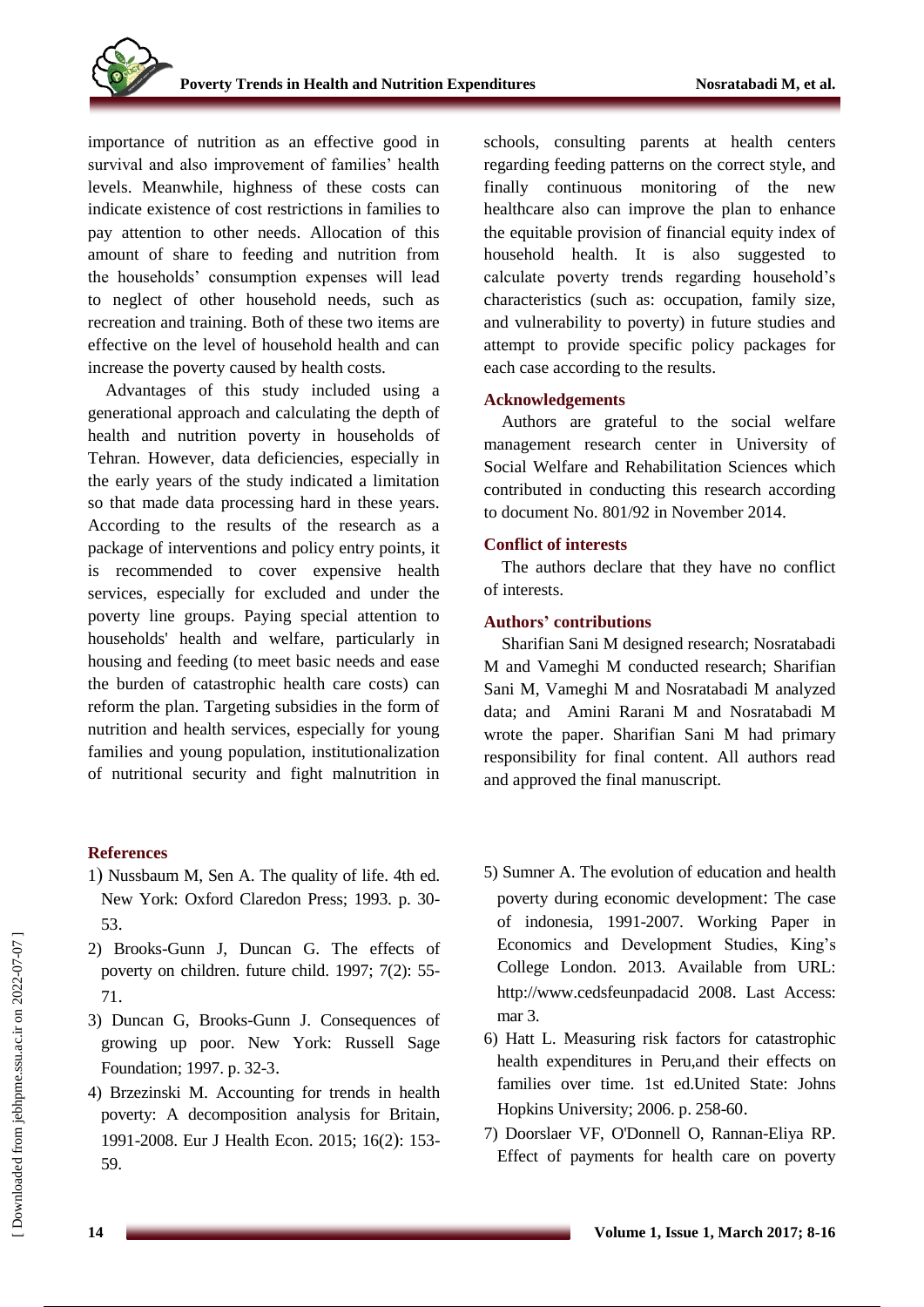

estimates in 11countries in Asia: an analysis of household survey data. Lancet. 2006; 368(9544): 1357- 64.

- 8) World Health Organization. The world health report: 2000: Health systems: improving performance. Geneva: World Health Organization; 2000. P. 215-20
- 9) Xu K, Evans D, Kawabata K. Householdcatastrophic health expenditure: a multi-country analysis. Lancet. 2003; 24(6): 1467- 76.
- 10) Fazaeli AA, Seyedin H, Moghadda AV, et al. Fairness of financial contribution in Iranian health system: Trend Analysis of National Household Income and Expenditure, 2003-2010. Glob J Health Sci. 2015; 7(5): 260–65.
- 11) Bennett CJ, Hatzimasoura C. Poverty measurement with ordinal data. USA, Washington: IIEP-WP(Institute for International Economic Policy); 2011. p. 11-13.
- 12) Frijters P, Haisken-DeNew JP, Shields MA. The causal effect of income on from catastrophic health spending. Health Aff. 2005; 26(4): 972-83.
- 13) World Health Organization. Diet, nutrition and the prevention of chronic diseases, Report of the joint WHO/FAO expert consultation WHO technical report series. Switzerland, Geneva:WHO; 2003. p. 13-29.
- 14) Pehrsson PR, Moser PB, Sims LS. Postpartum iron status in nonlactating participants and nonparticipant in the special supplemental nutrition program for women, infants and children. Am J Clin Nurt. 2001; 73(1): 86-92.
- 15) Cheah WL, Muda WA, Zamh ZH. A structural equation model of the determinants of malnutrition among children in rural Kelantan, Malaysia. Rural Remote Health. 2010; 10(1): 1248.
- 16) Nandy S, Irving M, Gordon D, Subramanian SV. Poverty, child undernutrition and morbidity: new evidence from India. Bull World Health Organ. 2005; 83(3): 210-16.
- 17) Neubourg C, Chai J, Milliano M, Plavgo I, Wei Z. Step-by-step guidelines to the multiple

overlapping deprivation analysis (MODA). UNICEF Office of Research, Florence, 2012.

- 18) World Health Organization. Access to improved drinking-water sources and to improved sanitation,WHO statistical information system. Available from URL: http:// www. who. int/ whosos/ indicators/compendium/2008/2wst/. Last Access: 29 July 2011.
- 19) World Health Organization. WHO Child GrowthStandards : Length/Height-for-Age, Weight-for-Age, Weight-for-Length, Weight-for-Height and Body Mass Index-for-Age: Methods and Development. Switzerland, Geneva: WHO; 2006. p. 102-10.
- 20) Roelen K, Gassmann F, Neubourg C. The importance of choice and definition for the measurement of child poverty- the case of vietnam. Child Indicators Research. 2009; 2(3): 245-63.
- 21) United Nations Children's Fund. A multidimensional approach to measuring child poverty. USA, New York: UNICEF; 2011. p. 1-8.
- 22) Management Planning Organization. The Law of the fifth economic, social and cultural development plan of the Islamic republic of Iran. Iran: Deputy for Administrative, Financial and Human Resources Affairs; 2009. p. 50-3. [In Persian]
- 23) Verbeek M, Vella F. Estimating dynamic models from repeated cross-sections. J Econ. 2005; 127(1): 83-102.
- 24) Foster J, Greer J, Thorbecke E. The foster-greerthorbecke (FGT)poverty measures: 25 years later. J Econ Inequal. 2010; 8(4): 491-52.
- 25) Health Policy Council. Health financing of Islamic republic of Iran in fifth economic, social and cultural development plan. 8th revision. Iran, Tehran: Ministry of Health and Medical Education;. 2009. p. 75-9. [In Persian]
- 26) Nori M, Farjad GH, Monazm K, Moridi S. Exploring of external environment of ministry of health, a Report study. Ministry of Health and Medical Education. 2008. p. 32-9. [In Persian]
- 27) Razavi M, Hasanzadeh A, Basmangi K. Fairness in financial contribution. Tehran: